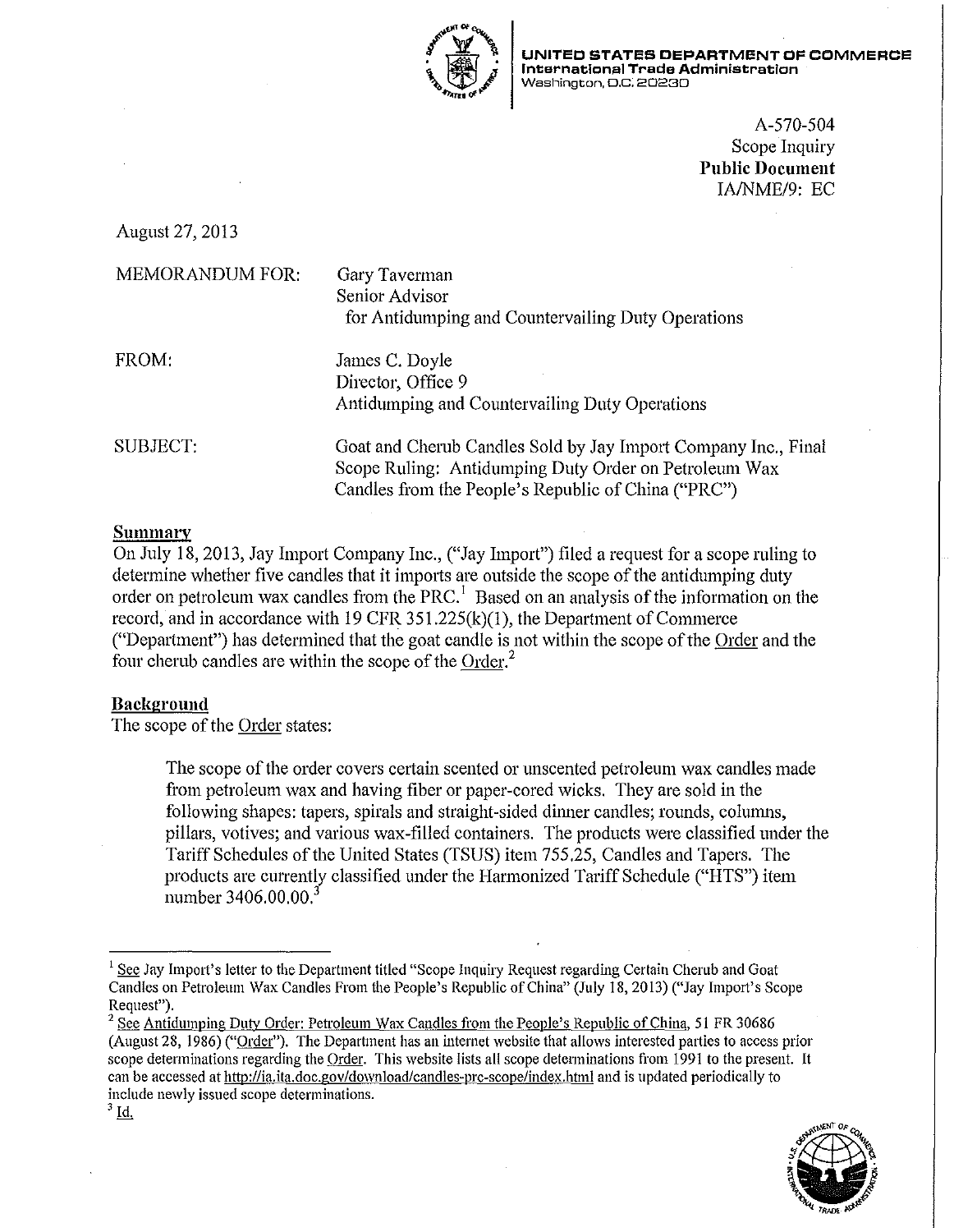On August 2, 2011, the Department published the final results of the PRC candles scope clarification project ("Scope Clarification") and stated that it intended to apply the clarified interpretation to "all pending and future scope determinations involving the Order."<sup>4</sup> In the Scope Clarification, the Department determined that only three types of candles are excluded from the Order: bitthday and birthday numeral candles, utility candles, and figurine candles. The Department defined figurine candles as candles in the shape of a "human, animal or deity." On July 18, 2013, Jay Import filed its request for a scope ruling in proper form.<sup>5</sup> On July 29, 2013, the National Candle Association ("NCA"), an association of domestic producers and petitioner in the investigation, filed comments.<sup>6</sup> On August 9, 2013, Jay Import filed rebuttal comments.<sup>7</sup>

#### **Product Description**

Jay Import submitted pictures and physical samples of the candles for which it requested a scope ruling.<sup>8</sup> Jay Import states that the candles are made from petroleum wax and contain a fibercored wick on the top.<sup>9</sup> The five candles that are subject to Jay Import's scope request are:

## **1. Bust Cherub Candle (Item #10-1268)**

This candle consists of a candle molded in the shape of a winged chembic angel from above the chest. The candle depicts a smiling cherub in a resting position with its hand resting under its chin and a pair of feathered wings spread out from its back. The candle is painted a shimmery gold color with a sand-textured finish and measures approximately four inches tall by four inches wide. Jay Import states that this candle is primarily purchased for display, decoration, and burning.<sup>10</sup>

### **2. Sleeping Cherub (Item #1121722)**

This candle consists of a candle molded in the shape of a winged cherubic angel in a seating position. The candle depicts a smiling cherub sitting with one leg up and sleeping with its head on its arms, a petticoat draped over its body, and a pair of feathered wings spread out from its back. The candle is painted in a metallic silver color with a polished finish, and measures

-2-

<sup>&</sup>lt;sup>4</sup> Due to the large volume of scope requests received regarding petroleum wax candles, the Department determined that it would clarifY the scope of the Order and apply this clarification to pending/future scope requests. As such, the Department decided to make the scope more administrable by establishing a more concise clarification of the scope language. During this process, the Department provided interested parties the opportunity to present comments and rebuttals on the language of the scope. After a detailed review of the comments submitted by interested parties, the Department decided that only three types of candles are excluded from the scope: birthday and birthday numeral candles, utility candles, and figurine candles. See Petroleum Wax Candles from the People's Republic of China: Final Results of Request for Comments on the Scope of the Antidumping Duty Order, 76 FR 46277 (August 2, 2011) ("Scope Clarification"), and accompanying Issues and Decision Memorandum.<br><sup>5</sup> See Jay Import's Scope Request.

<sup>&</sup>lt;sup>6</sup> See "Comments on Scope Ruling Request of Jay Import Company, Inc., Petroleum Wax Candles from the People's Republic of China," (dated, July 29, 2013) ("NCA's Comments").

See "Response to Petitioner's Comments on Jay Import's Scope Ruling Request Petroleum Wax Candles From the People's Republic of China (Chemb and Goat Candles)" (dated August 9, 2013) ("Jay Import's Rebuttal Comments").

 $\frac{8}{9}$  See Jay Import's Scope Request at Exhibits 1 and 2.

 $10$  See Jay Import's Scope Request at 2 and Exhibit 1A.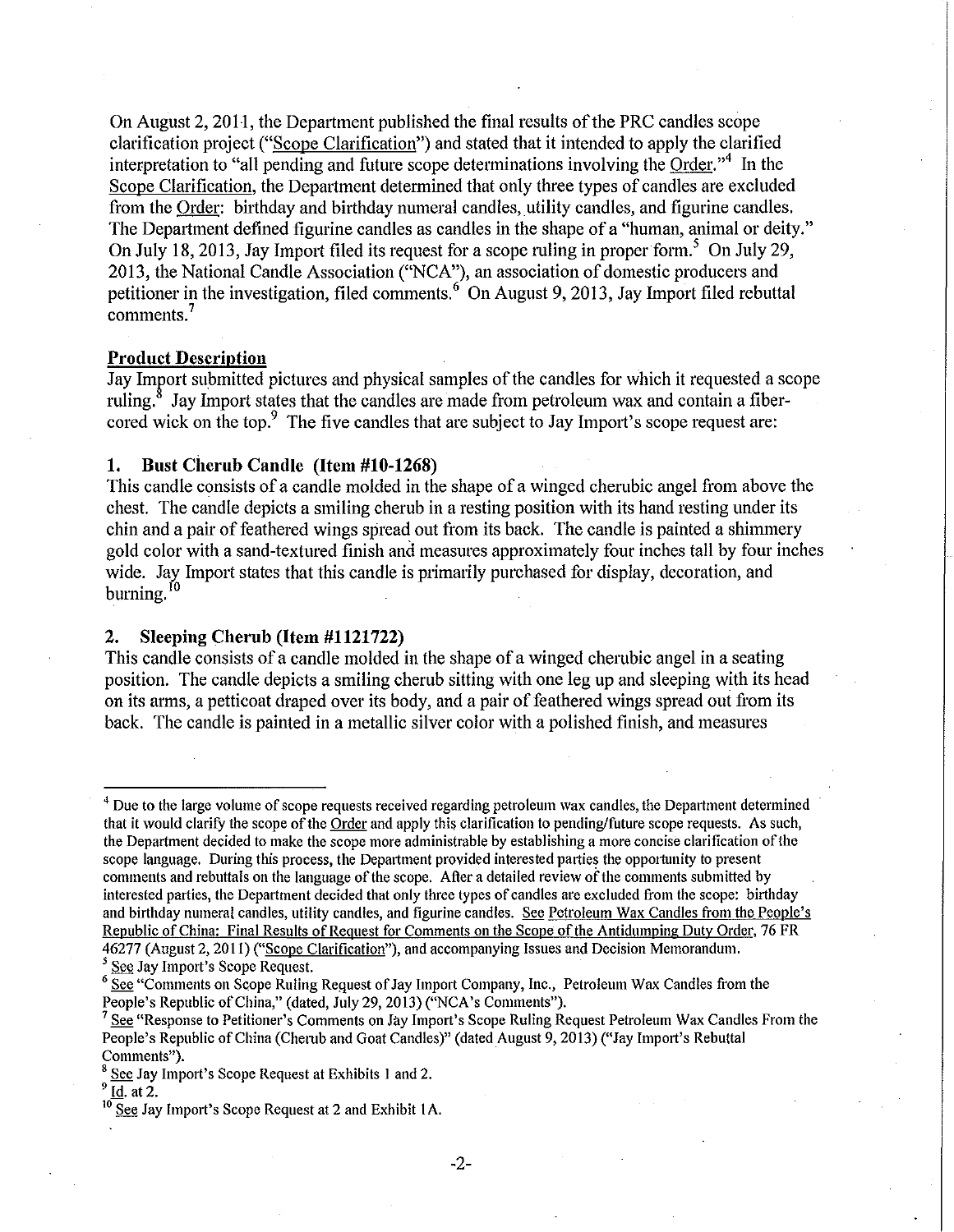approximately four and a half inches tall by three inches wide. Jay Import states that this candle is primarily purchased for display, decoration, and burning.<sup>11</sup>

#### **3. Standing Cherub in Red (Item #112479)**

This candle consists of a mold in the shape of a winged cherubic angel in a standing position. The candle depicts a smiling cherub resting with one hand holding its head, its other hand laid on its belly, and wearing a bell-shaped skirt with decorations on the helm. The candle is painted a metallic red color with a glittered finish, and measures approximately five inches tall by three inches wide. Jay Import states that this candle is primarily purchased for display, decoration, and burning.<sup>12</sup>

### **4. Standing Cherub in Gold (Item #10-1453)**

This candle is identical in all physical characteristics and finish as the "cherub in red," except it is painted a metallic gold color, and similar to the cherub in red it is primarily purchased for display, decoration, and burning.  $13$ 

# **5. Lying Goat (Item #10-4833)**

This candle consists of a candle molded in the shape of an adult goat lying down. The candle is painted in a glittered gold color, has a fur skin like finish, and measures approximately four inches tall by five and a half inches wide.<sup>14</sup>

#### **Jay Import's Comments**

Jay Import states that the four chembic candles should be excluded from the scope of the Order because each candle represents a recognizable deity, and figurine candles in the shape of an animal, human or deity are excluded from the scope of the Order. Jay Import argues that, although the Department did not provide guidance or a definition as to what constitutes a "human, animal, or deity," the four candles qualify as figurines of a deity.<sup>15</sup> Jay Imports notes that these candles, when viewed from a 360 degree perspective, are in the shape of a cherub. Jay Import further notes that the cherubic candles do not include an add-on or a separable part when viewed from any angle. Jay Import then quotes from the Merriam-Webster online dictionary ("Webster") and argues that since a "deity" is in part, "one exalted or revered as supremely good or powerful," the Department should also find a cherub to be a "deity" because it is a "celestial immortal being recognized in the form of a child and honored and respected in many religions as God's messenger."<sup>16</sup>

Jay Import also argues that a strict interpretation of "deity" would place the Department in an awkward position of defining what shape a god should be for purposes of the "figurine" exception.<sup>17</sup> Jay Import references recent decisions in Fashion Craft<sup>18</sup> and TAG<sup>19</sup> scope rulings

<sup>15</sup> Id. at 6-7, citing <u>Scope Clarification</u>.<br><sup>16</sup> Id. at 7.<br><sup>17</sup> Id.

 $11$  Id. at 2 and Exhibit 1B.

 $^{12}$   $\overline{Id}$ . at 3 and Exhibit 1C.

 $^{13}$   $\overline{Id}$ . at 3 and Exhibit 1D.

 $^{14}$  Id. at 3 and Exhibit 1E.

<sup>&</sup>lt;sup>18</sup> See Memorandum Regarding: Final Scope Ruling on Antidumping Duty Order on Petroleum Wax Candles from the People's Republic of China, dated August 14,2012 ("Fashion Craft").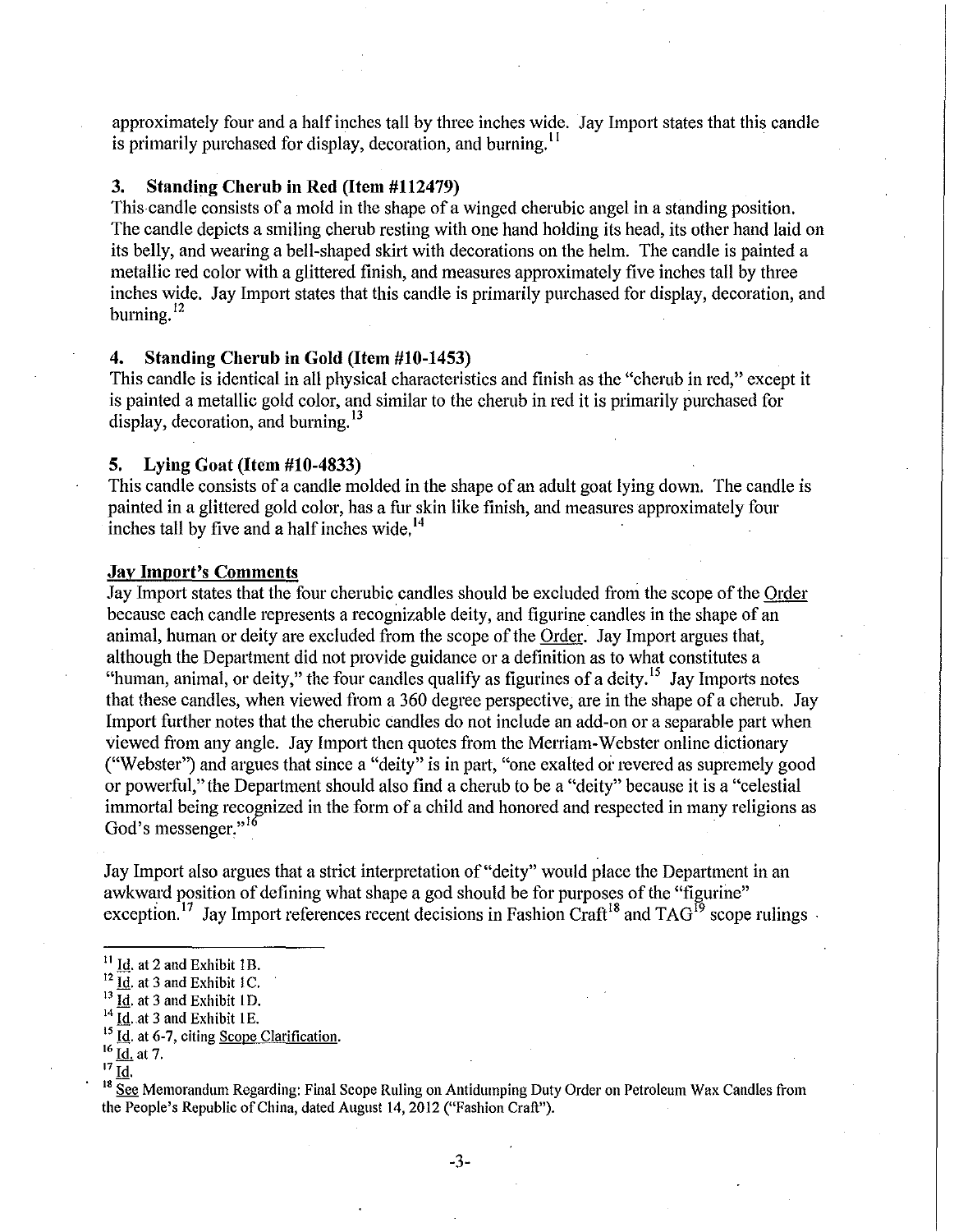and argues that the Department should allow "deity" to include deviations in shape as long as the subject candle is recognizable as a spiritual being that embodies supreme good and power.<sup>20</sup> In conclusion, Jay Import argues that the Department should find these four cherub candles outside the scope because they are deities without additional candle shapes.

With regard to the goat candle, Jay Import argues that taken in its entirety, this candle falls outside the scope of the Order because it is in the shape of a goat and does not contain any noncandle shapes.

#### **The NCA's Comments**

The NCA argues that Jay Import's four cherubic candles fall within the scope of the Order because: 1) Jay Import's definition of a "deity" does not include references to a cherub or an angel; 2) Jay Import fails to establish that these four candles are in the form of a "human" or "deity;" and 3) the candles could easily be cupids, holiday, or special occasion candles.<sup>21</sup> The NCA contends that, by requesting angels to be excluded from the scope of the Order, Jay Import is attempting to reintroduce the exclusion for novelty candles.<sup>22</sup> The NCA notes that in the Scope Clarification, the Department determined that religious and special occasion theme candles, used for decoration purposes, were included within the scope of the Order.<sup>23</sup> The NCA therefore argues that excluding these four candles as angels would broaden the definition of a "figurine" and lead to further exclusions based on expanded interpretations.<sup>24</sup>

Contrary to Jay Import's argument that the Department should define what constitutes a "deity" candle, the NCA argues that the Depattment "should not be in the business of making awkward distinctions between what is, or is not, a deity."<sup>25</sup> Citing Webster, the NCA states that an angel is "superior to a human but lesser ranked than a deity, a symbol that is omnipresent in secular culture, and therefore, not a human or a deity."<sup>26</sup> Finally, the NCA notes that similar to the recent HSE USA, Inc., scope request, two of the four candles are merely the top or bust of an angel sitting on the base of a round decorative in-scope column shaped candle.<sup>2</sup>

With regard to the goat candle, the NCA agrees with Jay Import noting that the candle is in the shape of an animal and, thus, is excluded from the scope of the Order.<sup>28</sup>

### **Jay Import's Rebuttal Comments**

In its rebuttal comments, Jay Import states that the NCA improperly interpreted "deity" as something that must be expressly mentioned in the Dictionary's definition.<sup>29</sup> Jay Import further

- $rac{24}{25}$  Id. at 6.
- Id. at 7.
- $^{26}$   $\underline{\mathsf{Id}}$ .

 $^{27}$   $\overline{\text{Id}}$ . at 8.  $^{28}$   $\overline{Id}$ . at 1.

<sup>&</sup>lt;sup>19</sup> See Memorandum Regarding: Final Scope Ruling on Antidumping Duty Order on Petroleum Wax Candles from the People's Republic of China, dated August 5, 2011 ("TAG").

 $^{20}$  Id. at 8.

 $\frac{21}{22}$  See NCA's Comments at 3-6.<br><sup>22</sup> Id. at 6.

 $^{23}$  Id. at 5.

 $29$  See Jay Import's Rebuttal Comments at 2.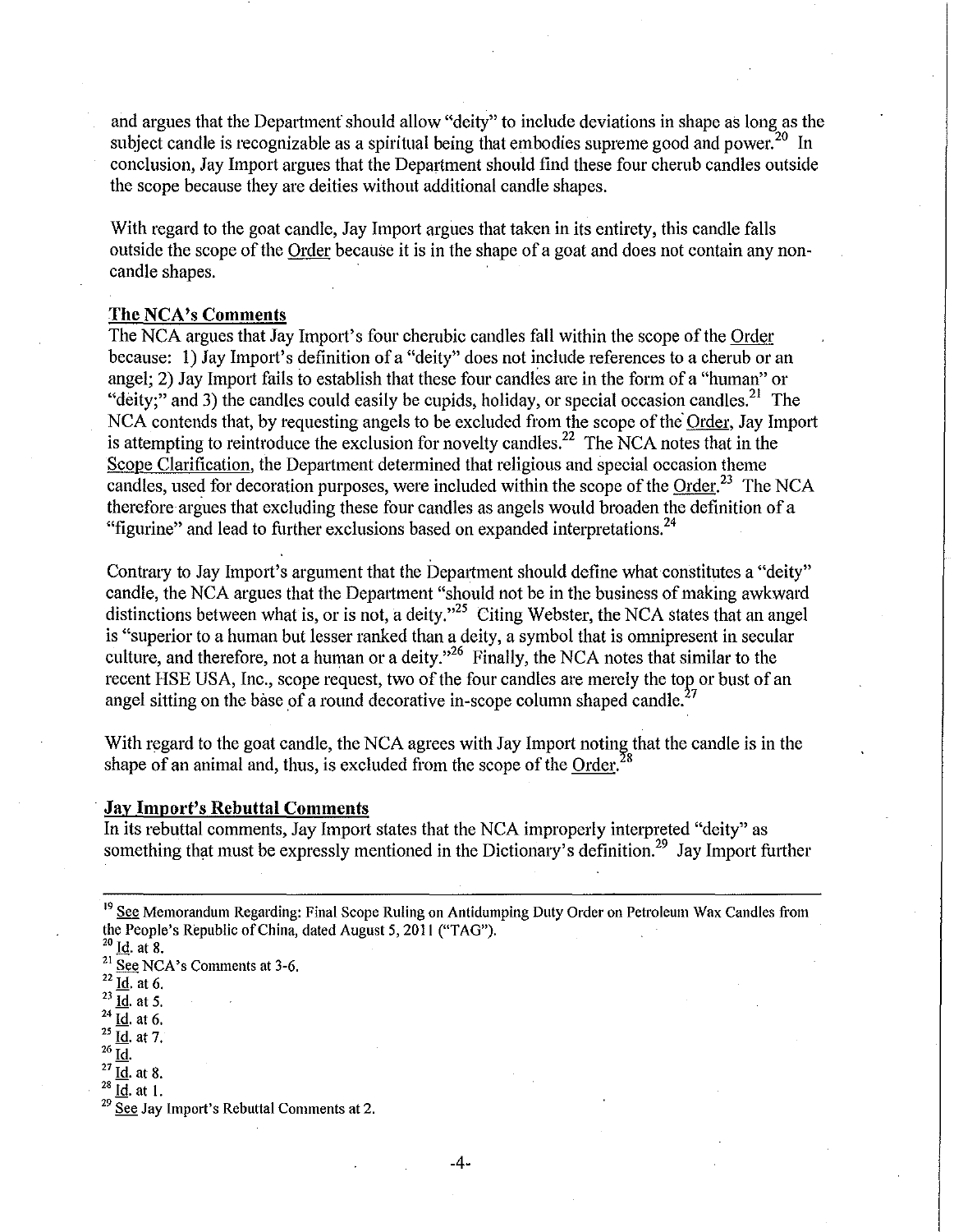states that the third definition of a "deity" it provided simply encompasses various forms, "including God, Goddess, and other heavenly beings."30 Sucha general definition, Jay Import contends, would prevent the Department from determining the "shape of a God or Goddess."<sup>31</sup> Otherwise, to avoid confusion in the administration of the Order, Jay Import states that the Department should provide a definition of a "deity" in connection with the figurine exception.<sup>32</sup>

Jay Import argues that the NCA has overemphasized the potential consequence of broadening the scope of the Order because: I) a clear definition would eliminate the ambiguity of what constitutes a "deity" and, 2) the new figurine definition in the Scope Clarification eliminated various types of inanimately shaped candles.<sup>33</sup> Finally, Jay Import contends that if a cherub is not considered a "deity," then it should be considered a human figure and thus, outside the scope.<sup>34</sup> Jay Import argues that if the cherub candle is neither deity nor human, the Department will create uncertainty regarding the scope of the Order.

### **Legal Framework**

The regulations governing the Department's scope determinations are found at 19 CFR 351.225. When a request for a scope ruling is filed, the Department examines the scope language of the Order at issue and the description of the product contained in the scope ruling request.<sup>35</sup> Pursuant to the Depatiment's regulations, the Depatiment may also examine other information, including the description of the merchandise contained in the petition, the initial investigation, and the determinations (including prior scope determinations) of the Department and the International Trade Commission.<sup>36</sup> If the Department determines that these sources are sufficient to decide the matter, it will issue a final scope ruling as to whether the merchandise is covered by an Order. This determination may take place with or without a formal inquiry.<sup>37</sup>

Conversely, where the descriptions of the merchandise are not dispositive, the Department will consider the five additional factors set forth at  $19 \text{ CFR } 351.225(k)(2)$ . These factors are: (1) the physical characteristics of the merchandise; (2) the expectations of the ultimate purchasers; (3) the ultimate use of the product; (4) the channels of trade in which the product is sold; and (5) the manner in which the product is advertised and displayed. The determination as to which analytical framework is most appropriate in any given scope inquiry is made on a case-by-case basis after consideration of all evidence before the Department.

For purposes of this scope ruling, the Department considered Jay Import's request in accordance with 19 CFR  $351.225(k)(1)$  and finds that the descriptions of the products contained in these sources are dispositive with respect Jay Import's candles. As a result, the Department has not evaluated Jay Import's request in accordance with 19 CFR 351.225(k)(2).

 $37\overline{\text{See}}$  19 CFR 351.225(d).

-5-

 $30 \underline{Id}$ , at 3.

 $31 \overline{Id}$ , at 3.

 $rac{32}{33}$   $\frac{1}{1d}$ , at 3.

 $\frac{34 \text{ Id}}{55 \text{ See } \text{Walgreen Co. v. United States}}$ , 620 F.3d 1350, 1357 (Fed. Cir. 2010).<br><sup>36</sup> See 19 CFR 351.225(k)(1).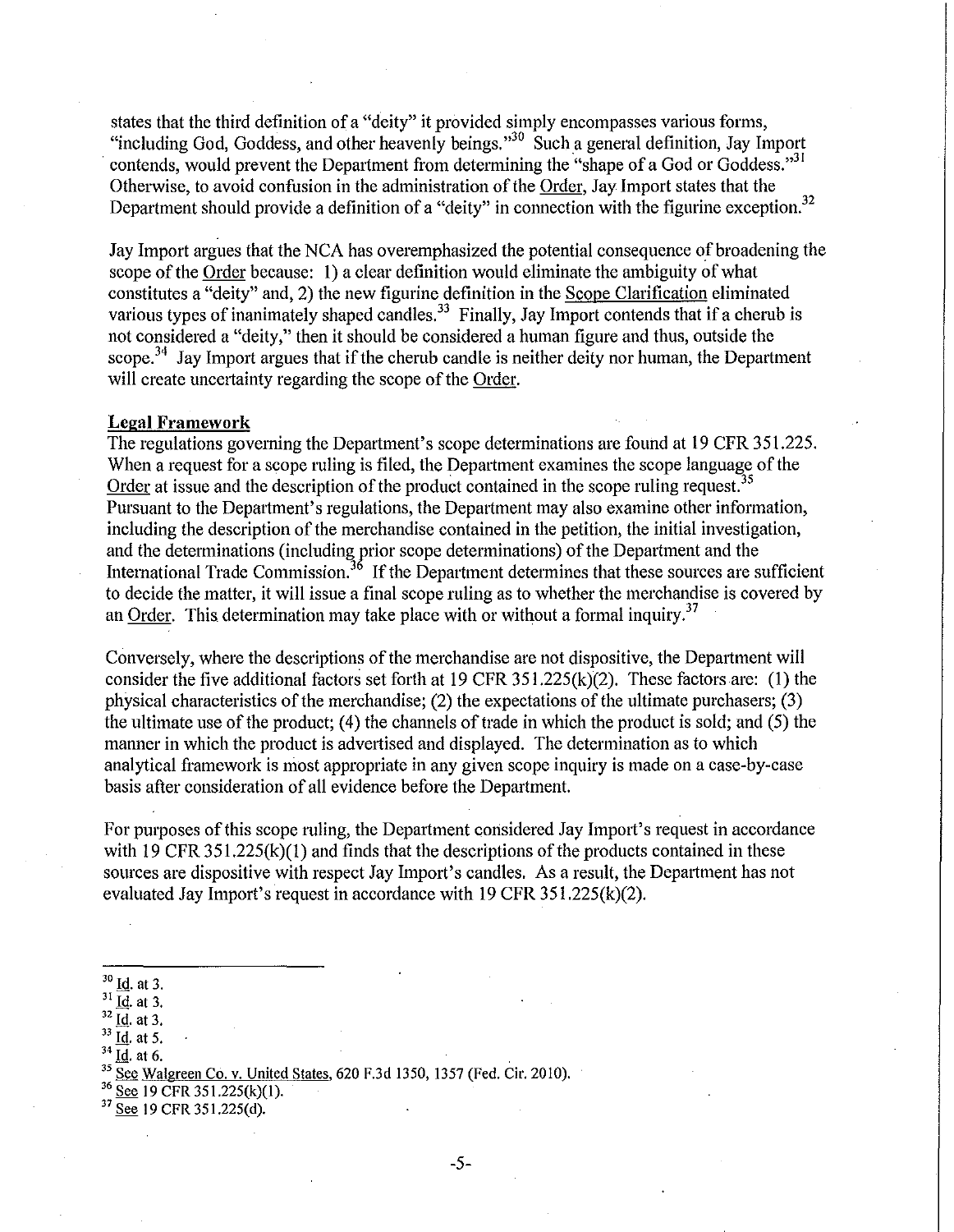## **Analysis**

Pursuant to the Scope Clarification, the Department found that record evidence from the investigation does not support the exclusion of candles based on holiday/religious/specialoccasion themes, and therefore, that holiday/religious/special-occasion characteristics would have no bearing on determining whether a candle is included in or excluded from the scope of the Order.<sup>38</sup> The Department also defined "figurine" based on the Webster definition: "1.  ${a}$ } small carved or molded figure...2. A very small figure, whether human or of an animal; especially, one in terra cotta or the like; -- distinguished from statuette, which is applied to small figures in bronze, marble, etc."39 Based on this definition, the Department found that the best description of a figurine candle is a candle that is in the shape of a human, animal, or deity.<sup>40</sup>

Therefore, the Department determined that the scope of the Order should be interpreted to include all petroleum wax candles (regardless of holiday/religious/special occasion-theme), with the exception of three types of petroleum wax candles: birthday (and birthday numeral) candles, utility candles, and figurine candles.<sup>41</sup> The Department defined figurine candles as candles in the shape of a human, animal, or deity.<sup>42</sup>

With respect to Jay Impott's Scope Request, we find that four of the five candles that Jay Import included in its request are within the scope of the Order in accordance with 19 CFR  $351.225(k)(1)$  because the descriptions of the products contained in the petition, the initial investigation, final determinations of the Secretary (including prior scope rulings) and the Order are dispositive. Therefore, for these candles, the Department finds it unnecessary to consider the additional factors set forth in 19 CFR 351.225(k)(2).

Our analysis begins with the four cherubic candles listed below.

- 1. Bust Cherub Candle (Item  $#10-1268$ )<br>2. Sleeping Cherub (Item  $#1121722$ )
- Sleeping Cherub (Item #1121722)
- 3. Standing Cherub in Red (Item #112479)
- 4. Standing Cherub in Gold (Item #10-1453)

The Department finds that these four candles are within the scope of the Order and do not fall within the figurine exclusion. The four cherubic candles, taken in their entirety, meet the physical description of merchandise subject to the Order: they are made from petroleum wax and have a fiber or paper-cored wick.<sup>43</sup> Additionally, we determine that these four candles do not fall within the exclusion for figurine candles.

In the Scope Clarification, in which the Department analyzed all the  $(k)(1)$  sources to determine that one of the three scope exclusions is for figurine candles, the Department described a figurine

 $42 \overline{\text{Id}}$ . at Comment 3C.

43 See Order.

<sup>&</sup>lt;sup>38</sup> See Scope Clarification, and accompanying Issues and Decision Memorandum at Comment 3D.<br><sup>39</sup> Id. at 3C; se<u>e also</u> Memorandum for Gary Taverman, Senior Advisor for Antidumping and Countervailing Duty Operations From James C. Doyle, Director, Office 9, AD/CVD Operations: "Final Scope Ruling: Antidumping Duty Order on Petroleum Wax Candles From the People's Republic of China ("PRC") (June 20, 2012).

 $41$  See Scope Clarification, and accompanying Issues and Decision Memorandum at Comment 1.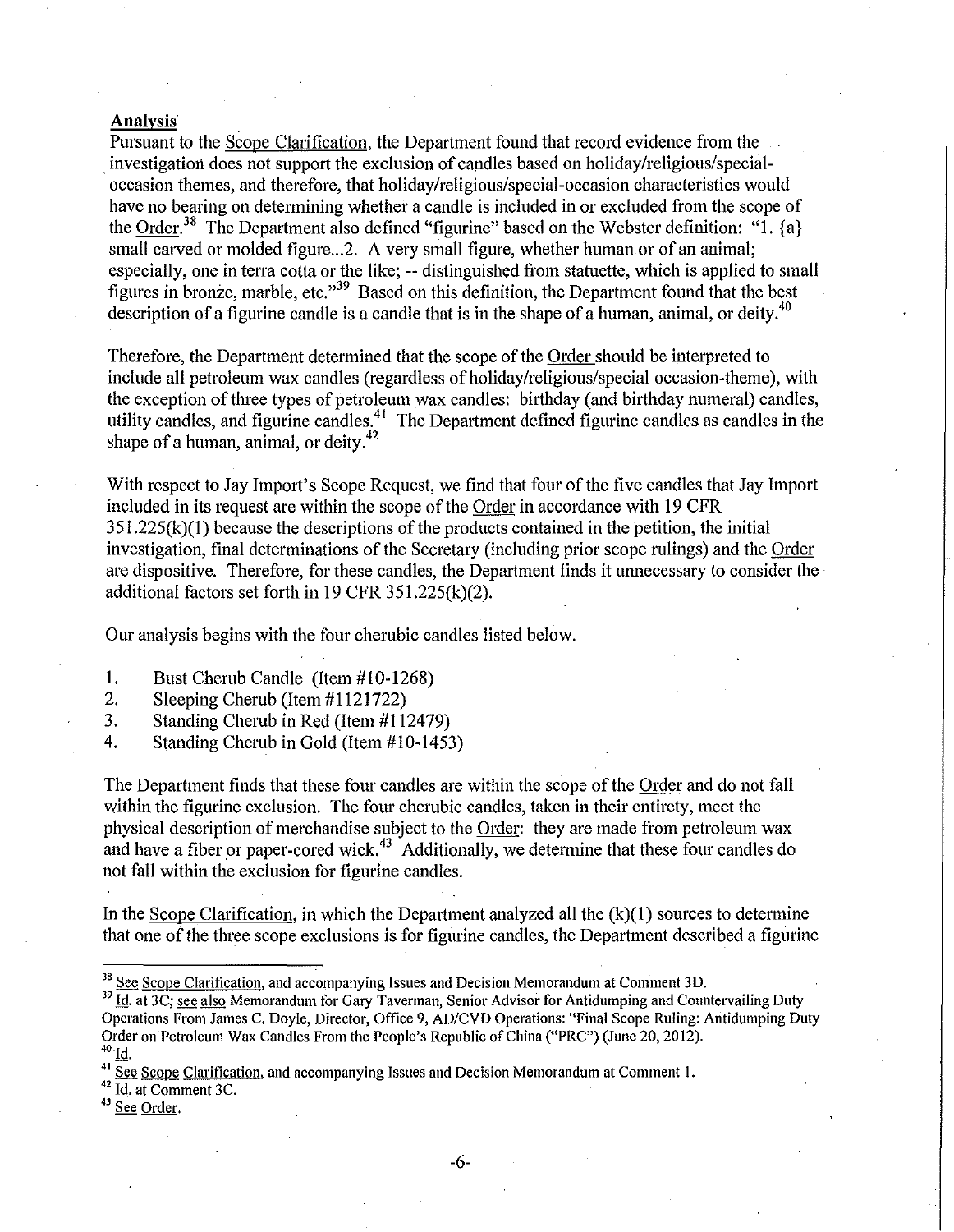candle as "a candle that is in the shape of a human, animal, or deity."<sup>44</sup> In Jay Import's Scope Request, it states that these four candles fall under the third definition of a "deity" (i.e., "one exalted or revered as supremely good or powerful"). However, Jay Import describes its four candles as "cherubs" and states, "a cherub is a celestial immortal being which is commonly recognized in the form of a winged child and is honored and respected by many religions as God's messenger carrying out God's power."<sup>45</sup> We find that Jay Import's description of its four candles does not match the third meaning of the "deity" definition it provided. In other words, we find that Jay Import's description of its product as a cherub, a celestial immortal, in the form of a winged child, does not meet Jay Import's own definition of a "deity" that it references (i.e., "supremely good or powerful").<sup>46</sup> Furthermore, we note that Jay Import's proposed definition of a "deity" does not include any reference to a cherub or an angel.<sup>47</sup> Based on these considerations, we find the four candles are neither human nor deity because: 1) humans do not have wings and; 2) an angel or cherub does not rise to the level of a "deity" per the dictionary definition provided by Jay Import.<sup>48</sup>

With regard to Jay Import's argument that the Fashion Craft and TAG scope rulings support a finding that the cherub candles should be excluded as figurines, 49 we find those cases distinguishable from this scope inquiry. Specifically, in Fashion Craft the Department explained that all' six candles were in the shapes of animals. Although the candles may have included additional objects (i.e., a lion with a crown), taken as a whole, the candles were in the shape of an animal,<sup>50</sup> Additionally, the Department allowed minor deviations in animal shaped candles to be within the figurine candle exception, as long as the animal shape of the candle was recognizable.<sup>51</sup> In the TAG scope ruling, the Department also explained that the candles which qualified for the figurine exception were either specifically in the shape of an animal (e.g., a ladybug, frog, or bunny) or a human (e.g., a hula girl).  $52$ 

We find those scope rulings distinguishable from this scope ruling because Jay Import argues for a deviation from the definition of a "deity" that it provided. In this scope inquiry, Jay Import's provided definition of deity does not include any indication that it also includes a chemb or angel and, therefore, does not encompass the cherub candles that Jay Import imports. Jay Import's own description of the cherub candles does not meet its proposed definition of deity.<sup>53</sup> Using both the dictionary definition of a "deity" provided by Jay Import and Jay Import's description of its products as cherubs, we find these four candles are neither human nor deity.<sup>54</sup>

<sup>44</sup> See Scope Clarification, and accompanying Issues and Decision Memorandum at Comment 3C.<br><sup>45</sup> See Jay Import's Scope Request at 7.

- $^{46}$   $\underline{\text{Id}}$ .
- $\frac{47}{48}$  $rac{\overline{1d}}{11}$

Id.

 $\frac{49}{10}$   $\frac{1}{10}$ . at 8; <u>see also</u> Fashion Craft and TAG Scope Rulings.<br><sup>50</sup> See Fashion Craft Scope Ruling, at 4-5.

<sup>51</sup> See Fashion Craft and TAG Scope Rulings.

 $\frac{52}{52}$  See TAG Scope Ruling, at 12-35 (explaining that certain candles qualified for the figurine exclusion).<br>  $\frac{53}{52}$  See Jay Import's Scope Request at 7.<br>
<sup>54</sup> Id.